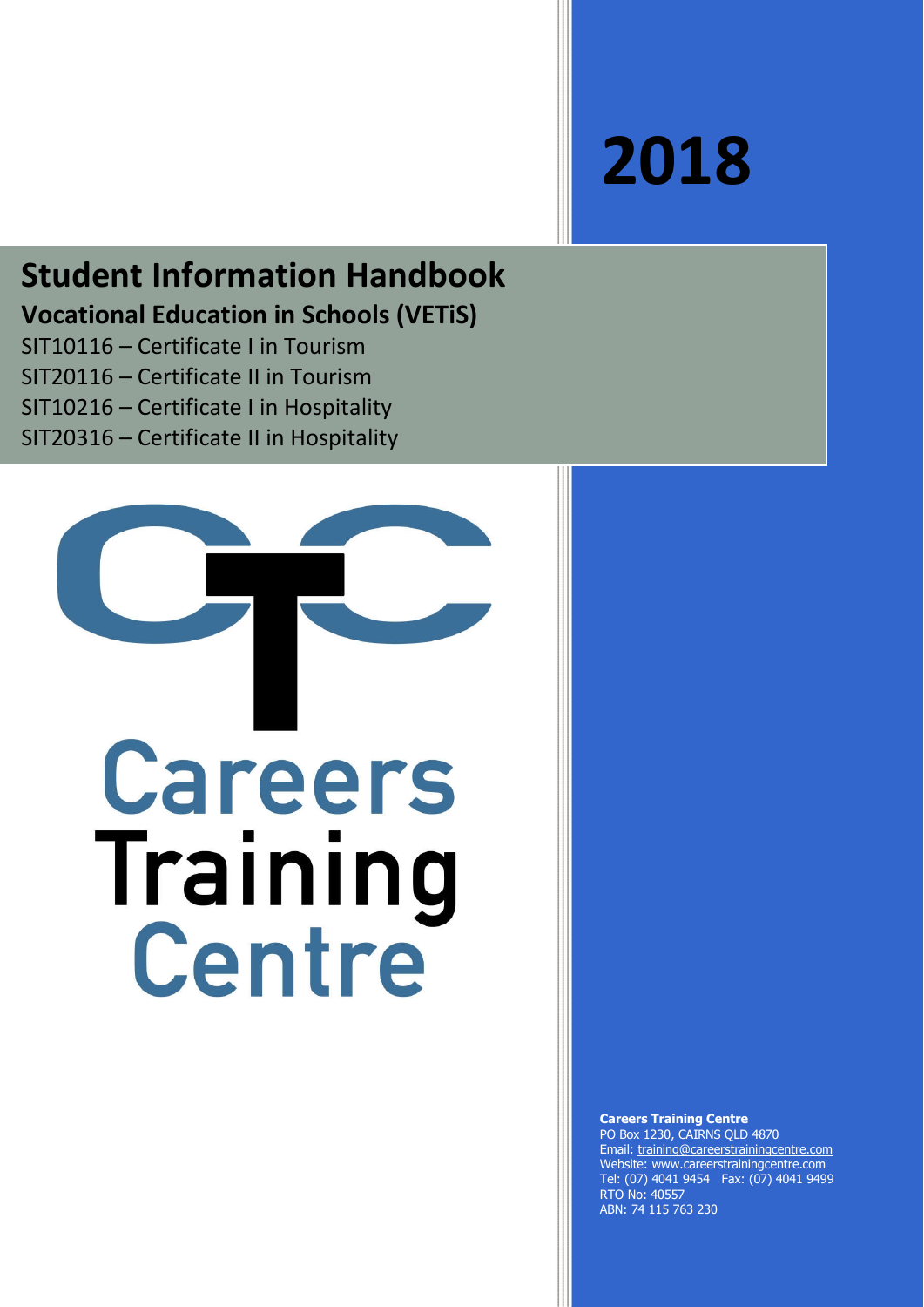# **Index**

| <b>Introduction to Career Training Centre</b>  | Page3  |
|------------------------------------------------|--------|
| Training Programs we Deliver                   | Page3  |
| Guarantee                                      | Page3  |
| <b>Contact Details</b>                         | Page3  |
| Student Induction and Acknowledgement          | Page3  |
| <b>Student Enquiries</b>                       | Page3  |
| Code of Practice and Client Services Charter   | Page4  |
| Management Principles                          | Page4  |
| <b>Entry Requirements</b>                      | Page4  |
| Privacy Notice and Student Declaration         | Page5  |
| <b>Enrolment Process</b>                       | Page5  |
| Unique Student Identifier (USI)                | Page5  |
| Course / Qualification Fees                    | Page5  |
| Payment Schedule                               | Page5  |
| Refund of Course Fees                          | Page5  |
| Language, Literacy and Numeracy Support        | Page6  |
| Mentoring and Support Services                 | Page6  |
| Withdrawing from your course                   | Page6  |
| Assessment of Skills                           | Page6  |
| The Training Plan                              | Page7  |
| How we collect Evidence of Assessment          | Page7  |
| Recognition of Prior Learning (RPL)            | Page8  |
| What RPL is Not                                | Page8  |
| Credit Transfer (CT)                           | Page8  |
| <b>Ongoing Training</b>                        | Page9  |
| Completion Procedure / Issuing of Results      | Page9  |
| Legal Obligations                              | Page9  |
| <b>Ongoing Support</b>                         | Page9  |
| Continuous Quality Improvement                 | Page10 |
| Marketing                                      | Page10 |
| Promotion Policy                               | Page10 |
| Health and Safety Policy                       | Page10 |
| Recognition of Qualifications                  | Page10 |
| Access and Equity                              | Page10 |
| Student Code of Conduct                        | Page11 |
| <b>Vocational Placements</b>                   | Page11 |
| Student Records and Replacement Qualifications | Page12 |
| <b>Additional Fees</b>                         | Page12 |
| <b>Complaint Procedure</b>                     | Page12 |
| <b>Appeal Process</b>                          | Page13 |
| Career Prospects                               | Page13 |
| <b>Articulation Arrangements</b>               | Page13 |
| Feedback                                       | Page13 |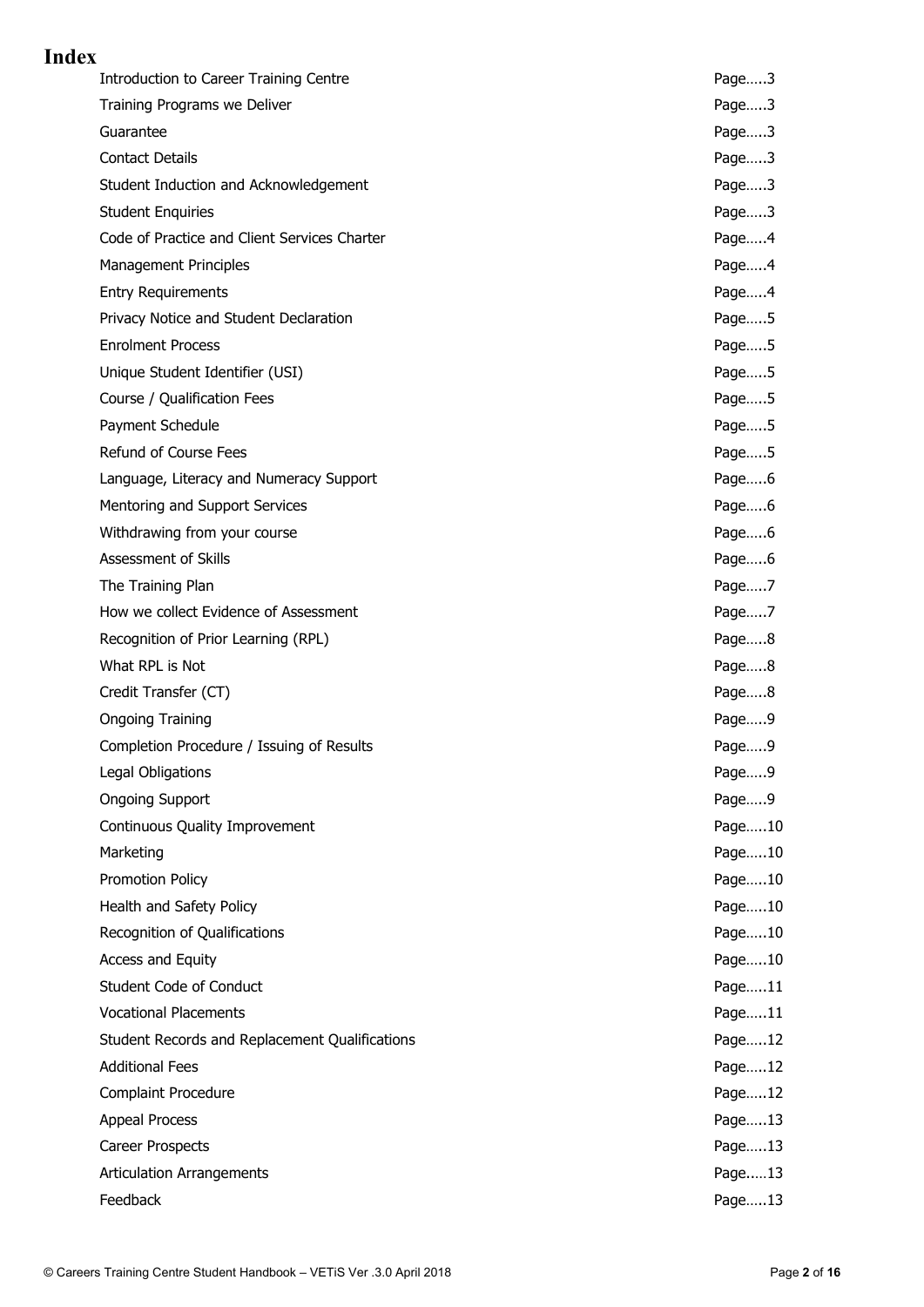#### **Purpose of handbook**

The purpose of this Student Handbook is to provide you with information outlining your rights and responsibilities and to assist you in resolving any questions that you may have during the course of your study with Careers Training Centre.

This handbook will also provide you with information specific to the funding under the Vocational Education in Schools (VETiS) including the expectations and rules of students who access this funding.

#### **Please refer to this handbook to support you in your study.**

#### **INTRODUCTION**

# **Welcome to the Careers Training Centre (CTC)**

We strive to provide you with the highest standards in training and encourage you to use all the resources available to have a rewarding learning experience. We also tailor short courses to meet employer's and students needs to industry standards with accredited and non accredited training.

Careers Training Centre adheres to the Standards for Registered Training Organisations (RTOs) 2015 and employs trainers and assessors who have a Certificate IV in Training and Assessment (TAE40110) with 5 years industry experience as a minimum standard. Trainers and assessors are passionate about sharing their skill and knowledge of the industry while developing students to reach their own personal goals and potential.

Careers Training Centre was established to meet industry demands and training is conducted at sites and venues that suit the student and the employer and to best meet the current and future needs of the industry. Learning that challenges the learner and adds to the business are part of industry based learning that is Careers Training Centre. Flexibility, equity and customer service orientation are central to our core values and beliefs that create the environment for students to excel.

#### **Training Programs we deliver**

Careers Training Centre provides training and assessment in the following courses within the Standards for Registered Training Organisations (RTOs) 2015.

Certificate I in Tourism Certificate I in Hospitality Certificate III in Captive Animals Certificate II in Tourism<br>
Certificate II in Tourism<br>
Certificate III in Hospitality<br>
Certificate III in Hospitality Certificate IV in Travel and Tourism Certificate IV in Hospitality Diploma of Travel and Tourism Management Diploma of Hospitality Management

Certificate III in Hospitality

#### **Guarantee**

Careers Training Centre is committed to providing excellence in training to industry benchmarks and the Standards for Registered Training Organisations (RTOs) 2015. Careers Training Centre guarantees to complete training and/or assessment of enrolled students providing the following conditions are met:

- The student meets the agreed training/assessment completion and submission due dates in accordance with the Training Plan.
- The trainee meets all other obligations as stated in Careers Training Centre (CTC) Policies and the Student Handbook.

#### **Contact Details**

For all queries and issues please contact: **Careers Training Centre**

Address: 278 Hartley Street, Cairns QLD 4870 PO Box 1230, CAIRNS QLD 4870 Email: training@careerstrainingcentre.com Website: www.careerstrainingcentre.com Tel: (07) 4041 9454 Fax: (07) 4041 9499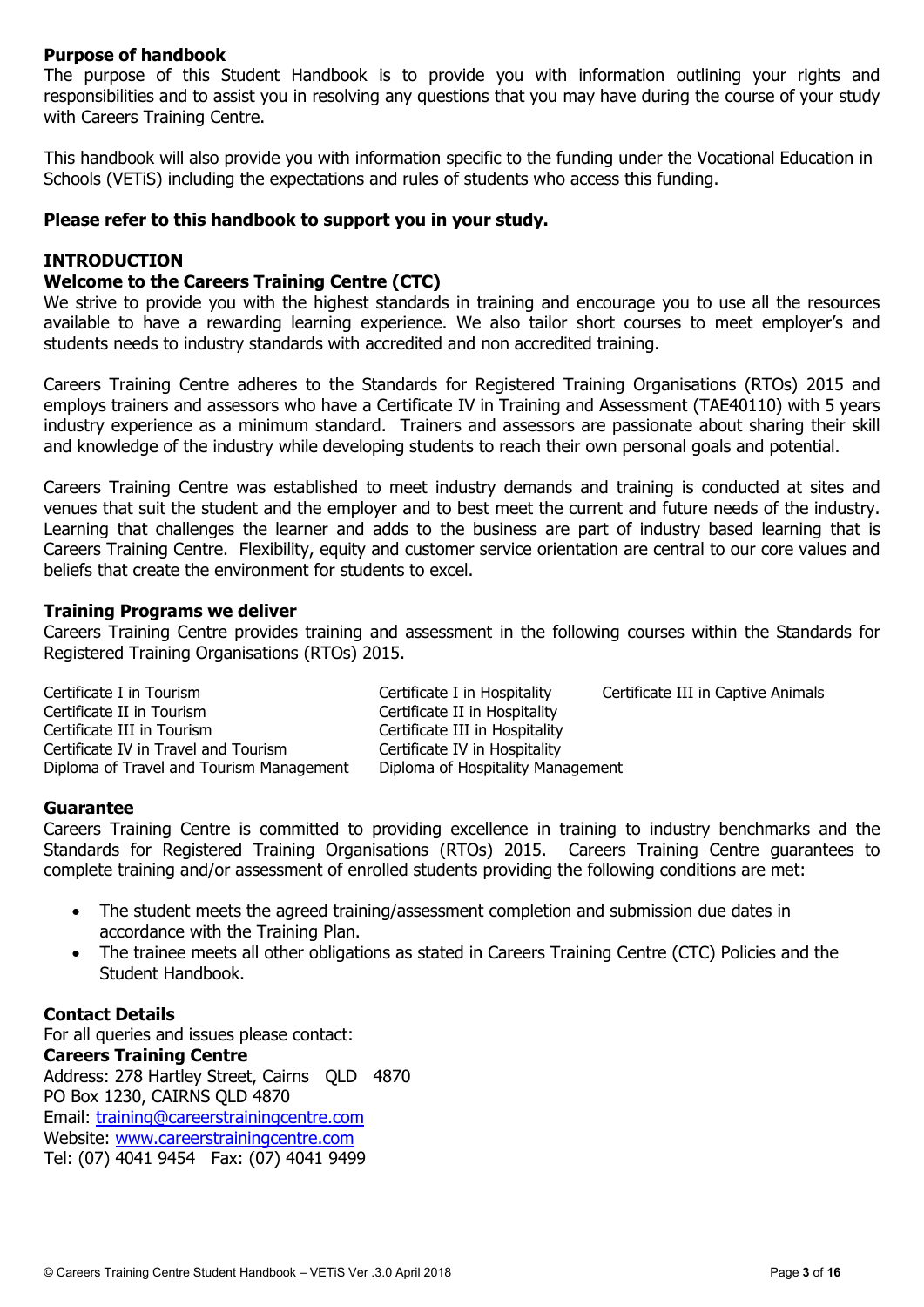# **Student Induction and Acknowledgement**

Careers Training Centre (CTC) provides you with an induction of your course including the provision of this Student Handbook. You are also required to acknowledge that you have been inducted into Careers Training Centre (CTC) by signing your enrolment form as part of your enrolment process.

#### **Student Enquiries**

At any time during your course, should you have any questions about Careers Training Centre staff, Trainers and/or assessors or your training and/or programs, or would like more information on our policies and procedures, please contact our administration staff on Email: training@careerstrainingcentre.com or Tel: (07) 4041 9454 who will be happy to assist you. Alternatively, you can organise a meeting with Careers Training Centre staff at any time during office hours Tel: (07) 4041 9454

The Queensland Government, Department of Education, Training and Employment can assist with students enquires.

# **Code of Practice & Client Services Charter**

# **Our Commitment to You**

Careers Training Centre is committed and focused on meeting your needs. We promise to:

- Understand the needs of you, the client, our students, staff and the industries in which we operate or do business with.
- Understand your specific needs and be flexible in our approach to serving you.
- Operate professionally and always conduct business in a sound, ethical and fair manner.
- Employ staff who are knowledgeable, qualified and objective, experienced and always act with integrity.
- Treat your information confidentially, protect your rights to privacy and ensure the accuracy and integrity of the information we hold about you.
- Resources and training to meet the current industry standards and the requirements the Standards for Registered Training Organisations (RTOs) 2015 and relevant guidelines related to Vocational Education and Training Package rules.
- Respond to student and industry needs and remain competitive within our market.
- Ensure the confidentiality and accuracy of your information.

# **Management Principles**

Careers Training Centre aims to be the best it can be and work with industry to set benchmarks and best practices. We do this by:

- Use developed and proven management principles, systems and policies to operate an efficient and effective organization and professional develop our staff.
- Are committed to quality assurance and continuous improvement and incorporate these principles into all aspects of the business meeting all legislative requirements.
- Regularly collect feedback and continuously use it to improve and enhance our training and assessment services, client services and management systems.
- Ensure that decision making of senior management is informed by the experiences of our trainers and assessors and act in an ethical and moral manner at all times.
- Careers Training Centre will strive to exceed the requirements of the Standards for Registered Training Organisations (RTOs) 2015 and relevant guidelines related to Vocational Education and Training legislation.
- Developing courses and assessment processes that meet industry benchmarks and industry demands; cater for a range of learning styles; and are flexible to a diverse range of student needs.
- Engage with industry by participating in and/or facilitating relevant professional associations, networks, focus groups and industry associations and taskforces.
- Maintaining a supportive learning environment that is conducive to the success of our students, clients and staff
- Training equipment and resources will meet the requirements of all Training Packages for units delivered to students and be reviewed annually at all sites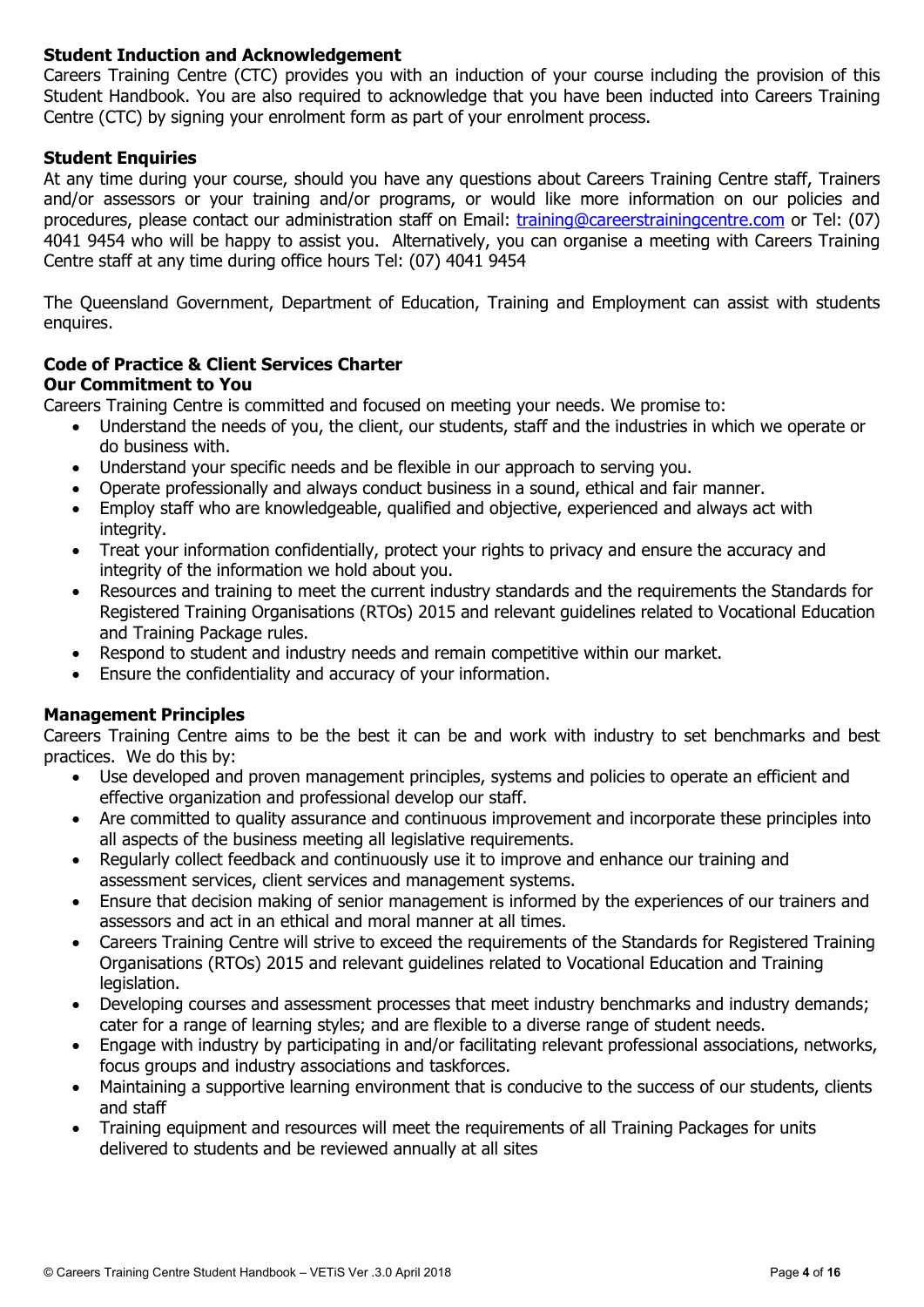#### **Information about the VETiS Program**

This information has been obtained from the Department of Education and Training. (Information contained within this document has been sourced from DET website and related documents)

Careers Training Centre has been approved by Department of Education and Training (DET) as a pre-qualified supplier to deliver subsidised training and assessment through the Vocational Education in Schools (VETiS) Program for the following qualifications;

- $\rightarrow$  SIT10116 Certificate I in Tourism
- $\rightarrow$  SIT20116 Certificate II in Tourism
- $\rightarrow$  SIT10216 Certificate I in Hospitality
- $\rightarrow$  SIT20316 Certificate II in Hospitality

#### **What is the VETiS?**

Vocational education and training in Schools (VETiS) is VET undertaken by students while they are at secondary school. Students are offered education and training focused on delivering qualifications that provide the skills and knowledge required for specific industries. Students can undertake VETiS as part of their school studies. This training can be delivered by school RTOs, or students can enrol in a course at TAFE or another RTO.

Students accessing VETiS through external RTOs can still access any qualification across a range of industries. However, in line with the recommendations of the Queensland Skills and Training Taskforce, the VET investment budget will only fund those qualifications that have been identified by industry as most likely to lead to employment (known as employment stream)

#### **VETiS options**

There are a variety of options available to students to undertake VETiS:

- as part of their school studies, delivered and resourced by a school registered training organisation (RTO)
- through fee-for-service arrangements where a parent/student pays for the qualification with an external RTO
- enrolling in a qualification with an external RTO which is funded by the Department of Education and Training's VET investment budget.

Foundation skills required to complete a VETiS qualification are resourced by schools, regardless of how the qualification is funded.

School students can also undertake a vocational qualification through a school-based apprenticeship or traineeship (SAT), where students are engaged in an employment arrangement and are paid as employees while undertaking nationally recognised qualifications

# **Funding**

DET's VET investment budget funds those VETiS qualifications at the certificate I and II level which have been identified in consultation with industry, national skills shortages, Queensland Government priorities, and other evidence relating to effective training pathways that support employment.

Students are able to undertake any qualification while at school, however students wishing to access the VET investment budget for certificate III qualifications should do so as a School Based Trainee.

#### **Fees**

VETiS funded by the VET investment budget must be fee-free for students. The government determines the level of subsidy available as a public contribution to the cost of the training and provides the maximum subsidy for VETiS students in most circumstances. The level of subsidy for each VETiS qualification covers the costs associated with participating in the training.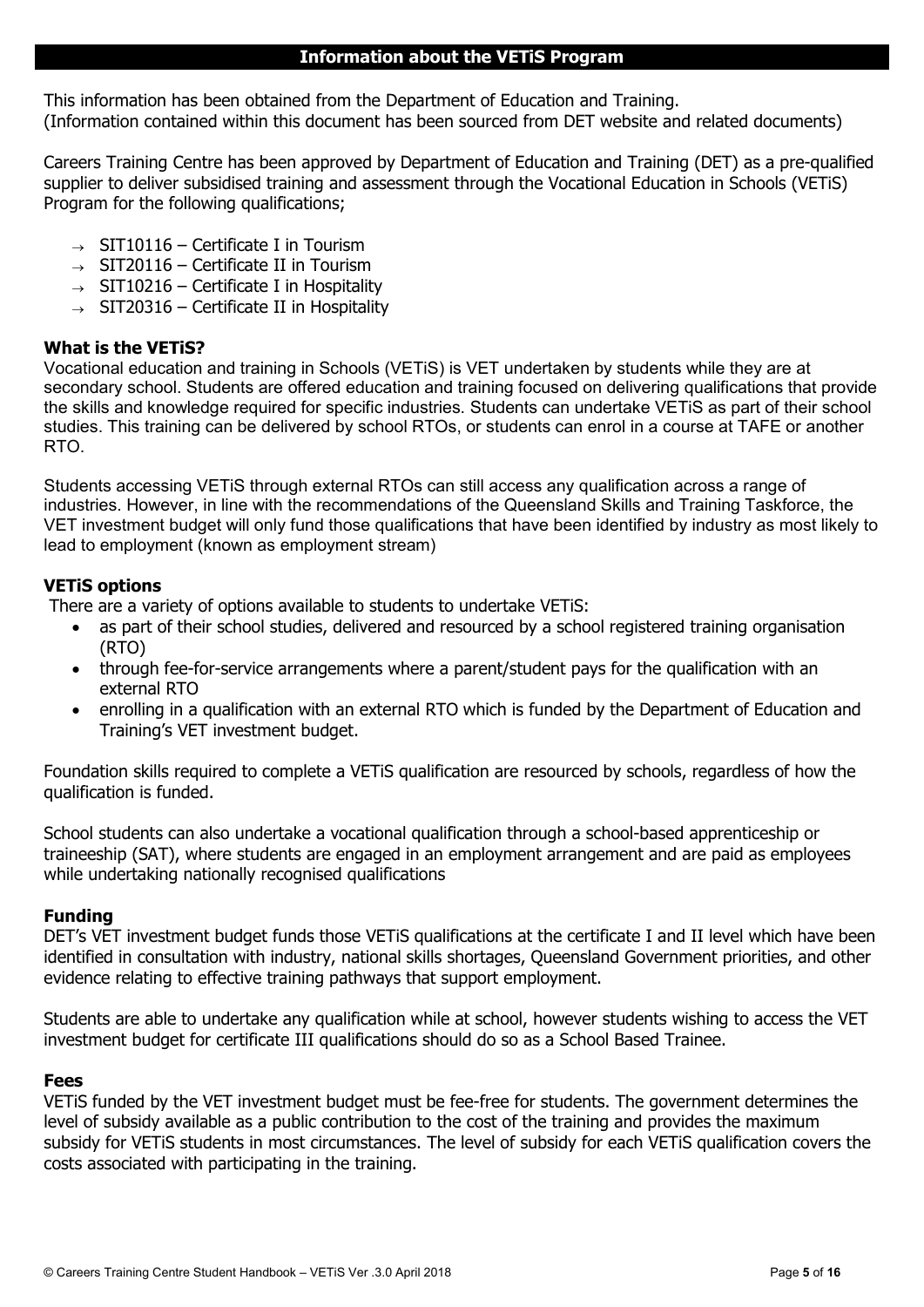# **Eligibility Criteria**

All Queensland secondary school students in Years 10, 11 and 12 can access VET within any recognised qualification across a range of industries in a school environment; however VET investment funding can only be used for those qualifications identified as employment stream qualifications.

Students who complete a certificate III (or higher) qualification at school can access further government subsidised training after school e.g. Year 12 fee-free training and the Certificate 3 Guarantee.

#### **Privacy Notice and Student Declaration**

All students are required to complete the Privacy Notice and Student Declaration. The Privacy Notice and Student Declaration is a statement acknowledged by a student to indicate awareness that personal information collected from the student may be used together with training activity information. The privacy statement lists the ways information about the student is held, used, disclosed and managed. Specific questions may be directed to the Skilling Australia information line on 13 38 73 or via email at VET-DataPolicy@education.gov.au

#### **Entry Requirements**

Some qualifications and courses may have specific entry requirements like level of education achieved or prerequisite course. Careers Training Centre can advise on these requirements at the time of enrolment.

Your trainer will ensure you have all the underpinning skills and knowledge to complete the units of competency that you are selecting for your training plan, working together to create a training plan to suit your needs. All outstanding fees must be paid for the course/unit prior to the issuing of your qualification or statement of attainment.

#### **Enrolment Process**

A staff member from Careers Training Centre will complete the necessary paper work and discuss a training plan with you. The Training Plan needs to be signed by the Trainer and the Student. An induction will be completed so that you understand your rights and responsibilities.

Training is conducted weekly in Mossman, Kuranda and the Cairns region. CTC will ensure all students have an understanding of all the training locations, places and times available for training. CTC will work with students to assist them meet their training needs with mutually agreed training sites and locations.

The Student will be issued with a copy of the training plan and a record book, which must always be kept in a safe place and be available at training sessions. The record book allows you to monitor your progression of completed units within the training plan. An induction will be completed so that you are informed of your rights and responsibilities.

Your training can be self-paced or with other students in structured training sessions and will be discussed with you during the enrolment process. You will have an opportunity to tailor training to meet your needs and where applicable the needs of your work placement. You do not need to relearn skills you already learnt and you will be given time to develop the skill and knowledge required for mastering new competencies. Again this will be ongoing discussion with you.

# **Unique Student Identifier (USI)**

As of the 1<sup>st</sup> January 2015, any student who is undertaking Nationally Accredited Training with a Registered Training Organisation (RTO) will need to have a Unique Student Identifier (USI).

At your induction Careers Training Centre will give you the '**Australian Government – Department of Industries Skills Fact Sheet'.** This will explain what the USI is, how to obtain one and what it is used for.

For further information go to www.usi.gov.au

# **Language, Literacy and Numeracy Support**

All students will be assessed on their Language, Literacy and Numeracy (LL&N) skills on enrollment. This assessment allows CTC to assess the student's competency with literacy and numeracy standards and design assessment tasks that support the student learning style as well as offering ongoing mentoring and support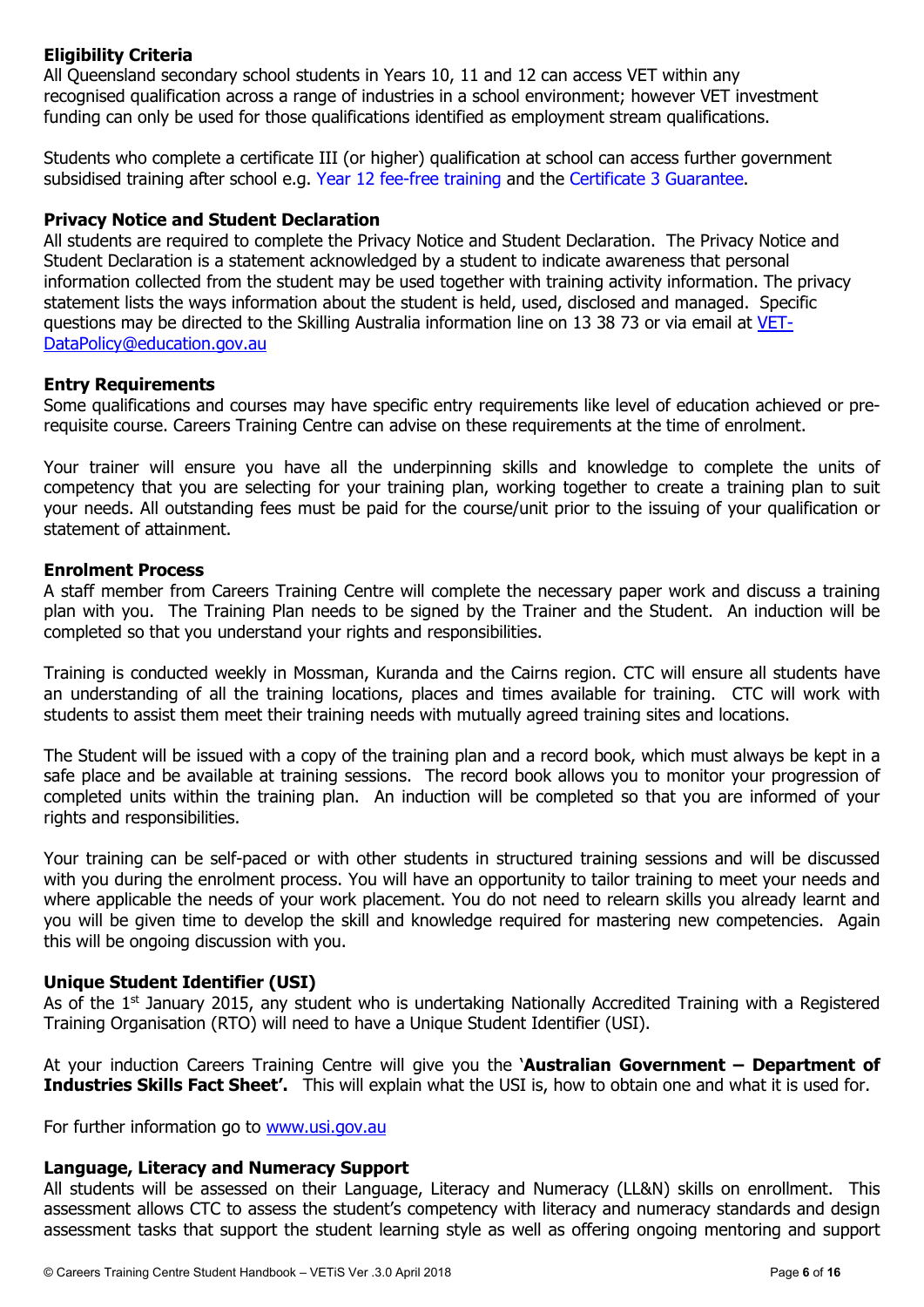services when required. If assistance is required in any of these areas this will be discussed with you and one-on-one assistance will be arranged to suit your needs.

#### **Mentoring and support services**

Ongoing mentoring and support are provided by Careers Training Centre throughout your training. If you are having difficulties in the workplace or at training, it is important to talk with your employer and or trainer. Our Mentor is available to work with you to resolve concerns and give direction to further assistance if required. Only by working together can we help you overcome difficulties. We take our responsibilities seriously and trainers and assessors will visit you in your workplace regularly and work with your supervisors to develop your skills and knowledge. If you need extra assistance Careers Training Centre staffs are always willing to arrange one on one training sessions at a mutually convenient time and place. Careers Training Centre utilizes the services of an Indigenous Mentor to work with any student who requires the assistance of a mentor.

Throughout your training, our training staff will visit your workplace. If you need to see us before you next scheduled visit, please ring our Administration staff on 07 40 419 437 and they will organise a visit for you.

If a major problem is identified in the workplace we can help you contact the appropriate legislative bodies who are available for mediation, to assist to manage conflict, crisis intervention, counselling, and referral to relevant services and providers. We will work with you to find a solution that suits you.

#### **Withdrawing from your Course**

You have a responsibility as part of your training contract to notify Careers Training Centre of any changes that may affect your attendance at training. If you are going to withdraw from your course you need firstly terminate the training contract by completing a Cancellation of Training Contract form (available from your trainer) and this must be signed by the student and the employer.

It is important to act on any concern immediately. If you contact us, we will put you in contact with all of the appropriate people and advise you of our policy and procedures and we can issue you with results for any modules you have completed. You will then be able to use this Statement of Attainment for credit transfer into other courses.

#### **Assessment of Skills**

All adult learners learn best when they know the how, when and why of training. Adult learners are active participates in their training. Careers Training Centre encourages and supports learners to be involved in the planning of their learning pathways. All pre-requisites for accredited units must be trained and assessed prior to the start of training for the required unit. Students must gain competency in the pre-requisite unit prior to the start of training for the unit with the pre-requisite.

Assessments will be conducted by Careers Training Centre at the vocational workplace of the student after discussion with their host employer and the student, to set a mutually agreed date and time. Some assessments may be assessed in a simulated work environment, on excursions, in role plays and/or scenarios or any combination of these.

To ensure consistency in a student's performance, competency will be demonstrated, to industry defined standards, on more than one occasion over a period of time in order to cover a variety of circumstances and where possible, over a number of assessment activities. Evidence of industry shifts MUST be completed within the Hospitality workplace environment are essential to the completion of this certificate.

Careers Training Centre will assist you to learn in your vocational work environment. Assessment will be fair and non-discriminatory. How you will be assessed will be explained prior to the start of each unit or workplace visit. It is essential that your employer signs off that you do the work and your employer monitors your progression through your training. We will monitor your learning progress, verify your skills, maintain contact with your employer, provide information for your employer and yourself, and issue your certification on successful completion of the Competency Assessments.

This training is a pathway to your on-going career in your chosen field.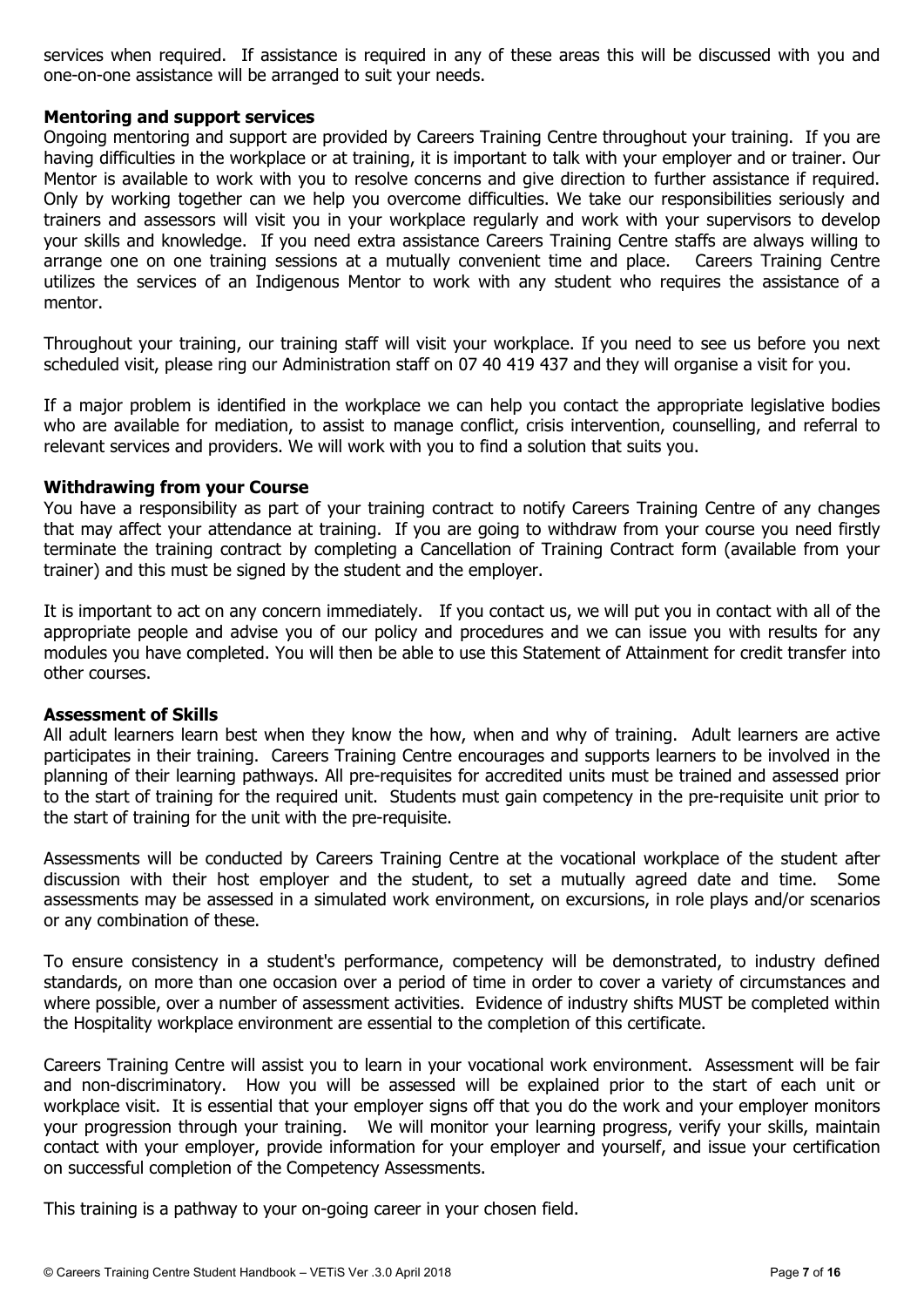We encourage students to retain a copy of their completed assessments, however students can request a copy of their assessment be returned to them, through their trainer.

#### **The Training Plan**

The Training Plan is the list of units of competency you need to complete for your qualification.

Our trainer and assessor will create the training plan with the student. It is important that all parties are involved in the process and identify the needs and expectations of what will be achieved. The training plan will be explained to you. This will include what each unit of competencies consists of, how it relates back to a workplace, how the assessment will be conducted, what is required to achieve competency and the expected timeframe.

Some units have Pre-Requisites that must be completed prior to the undertaking of another unit. The course outline indicates which units have pre-requisites and the trainer and assessor will place these in the training sequence on the students training plan and record book.

If you have completed any other courses, subjects or qualifications and you would like to apply for credit transfer (CT) or recognition of prior learning (RPL) you should bring your documentation to this meeting and discuss this with your trainer and assessor.

A copy of the training plan is given to student and the trainer. This training plan is used to identify the units required for training and the order of training delivery.

#### **How we Collect Evidence of Assessment**

Throughout your training, you will be developing new skills in the workplace and gaining recognition of the skills you already use with confidence in the workplace.

Assessment in this course will be competency based, in that the student will be required to demonstrate competency in a range of tasks. The assessment coding which will apply is either C or NYC, where C is Competent and NYC is Not Yet Competent. Assessment procedures are transparent and address the key assessment principles of being valid, reliable, flexible, fair and cost effective. Assessment strategies encompass a range of techniques, which include, but are not limited to the use of:

- Practical tasks
- Group work
- Activities in the work environment
- Trainers will work with the student's employer to ensure that training and the duties undertaken in the workplace support the learning process

When your trainer/assessor comes to visit and confirm your skills, you will need to show them how you can complete the tasks. Assessment is done through discussion with you, observation of your performance in the vocational work place, looking at work samples, and through questioning. Some units have pre-requisites that **must** be trained and **assessed prior** to the start of training for another required unit. Students must gain competency in the pre-requisite unit **prior** to the start of training for the unit with the pre-requisite. Your trainer and assessor will identify these units for you and units with a pre-requisite are shown on all course outlines.

If you have completed a task which you feel demonstrates a competency, make a copy of this, and show it to your trainer when they visit next. An example of this may be a demonstration of your coffee making skills to industry timeframes and standards or answering a phone to industry standards. If you are involved in an unusual activity at work discuss this with your trainer and assessor so that the activity may be reviewed and could be included in an assessment piece.

Careers Training Centre has established agreements with the local hospitality businesses to host training and assessments for students so that they gain the required skill and knowledge with the required resources, in a practical manner and meet the requirements under the training and assessment Vocational Education and Training packing rules. Students may be required to attend training within these businesses to access the required equipment and resources necessary for their units of competency and the qualification.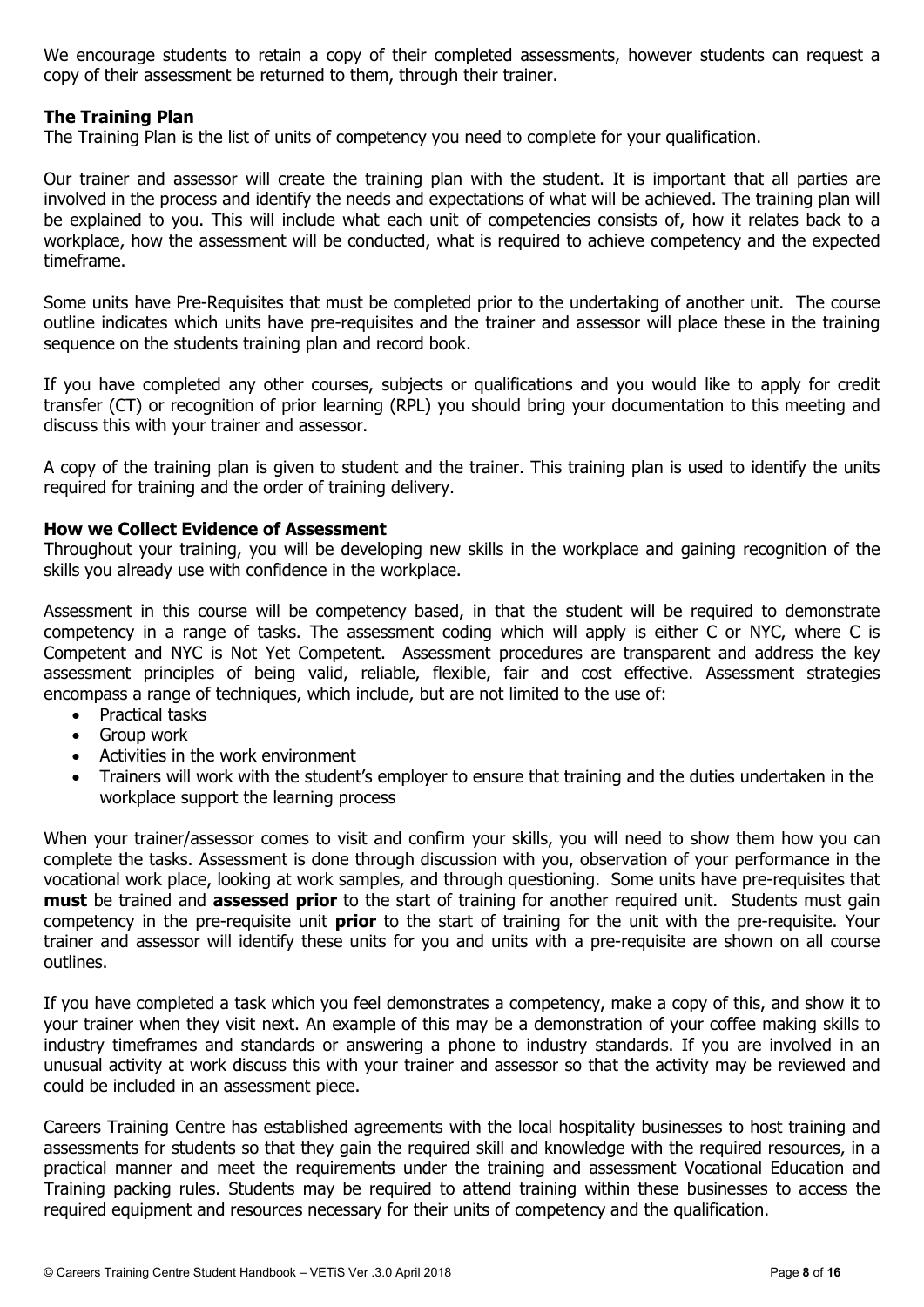Businesses who have agreed to allow the businesses to be used for training and assessment are;

- Rainforestation Nature Park, Kuranda
- The Wildlife Habitat, Port Douglas

If you have any questions about your training or the assessment process, please talk with your trainer or phone our Staff Development Manager on 07 40 419 437

#### **Recognition of Prior Learning (RPL)**

The objective of the Recognition of Prior Learning (RPL) for the Vocational Education and Training system is to ensure that an individual's prior learning achieved through formal and informal training, work experience or other life experiences is appropriately recognised.

RPL assessment collects evidence of learning that has occurred outside the formal education and training system. The RPL process is a more personal process involving the assessor collecting evidence and **aligning**  the evidence to the requirements of the accredited course or training package qualification.

This alignment process is used to **document** the way the evidence meets the requirements of the training package or accredited course. The nature of RPL assessment means that assessors may be presented with a wide range of evidence to consider. It is not sufficient for an assessor to determine that the evidence presented meets the requirements of the qualification or accredited course. It must be clearly documented how that determination was made.

For example, as part of an RPL assessment for a unit of competency the candidate:

- Completed a number of verbal questions
- Completed one practical task
- Presented a third party report from their current supervisor
- Presented a certificate for completion for a short course that provides further supporting evidence of competence in the required skills and knowledge of that unit

The assessor then clearly documented how the questioning, practical task, the third party report and the certificate of completion supported competency in the unit concerned. The assessor needed to clearly establish the relationship of the evidence to the unit, or components of the unit, that the evidence supported. These components *may* include:

- Critical aspects of assessment
- Elements and performance criteria
- Essential knowledge and skills
- Range statement

Students may request an RPL Application Form. Application forms are available from your trainer /Assessor.

#### **What RPL is Not!**

Using the RPL process is not an easy way to get a qualification. It is not a matter of time served or amounts of experience but the specific and relevant learning which is assessed according to the prescribed Competency Standards.

Applicants need to be committed to supporting their case by locating and providing suitable evidence and documentation as required by the Careers Training Centre. Currency of skill and knowledge is determined by CTC assessors and students must be able to display evidence of currency when applying for RPL.

#### **Credit Transfer (CT)**

If you have completed an accredited qualification or recognised units of study with a Registered Training Organisation, you may be eligible for a credit transfer. Trainers will need to review if your accredited qualification or recognised units are still within a current training package or are equivalent to the current training package or units. Discuss your previous educational qualifications with your trainer to see if this is a possibility for you.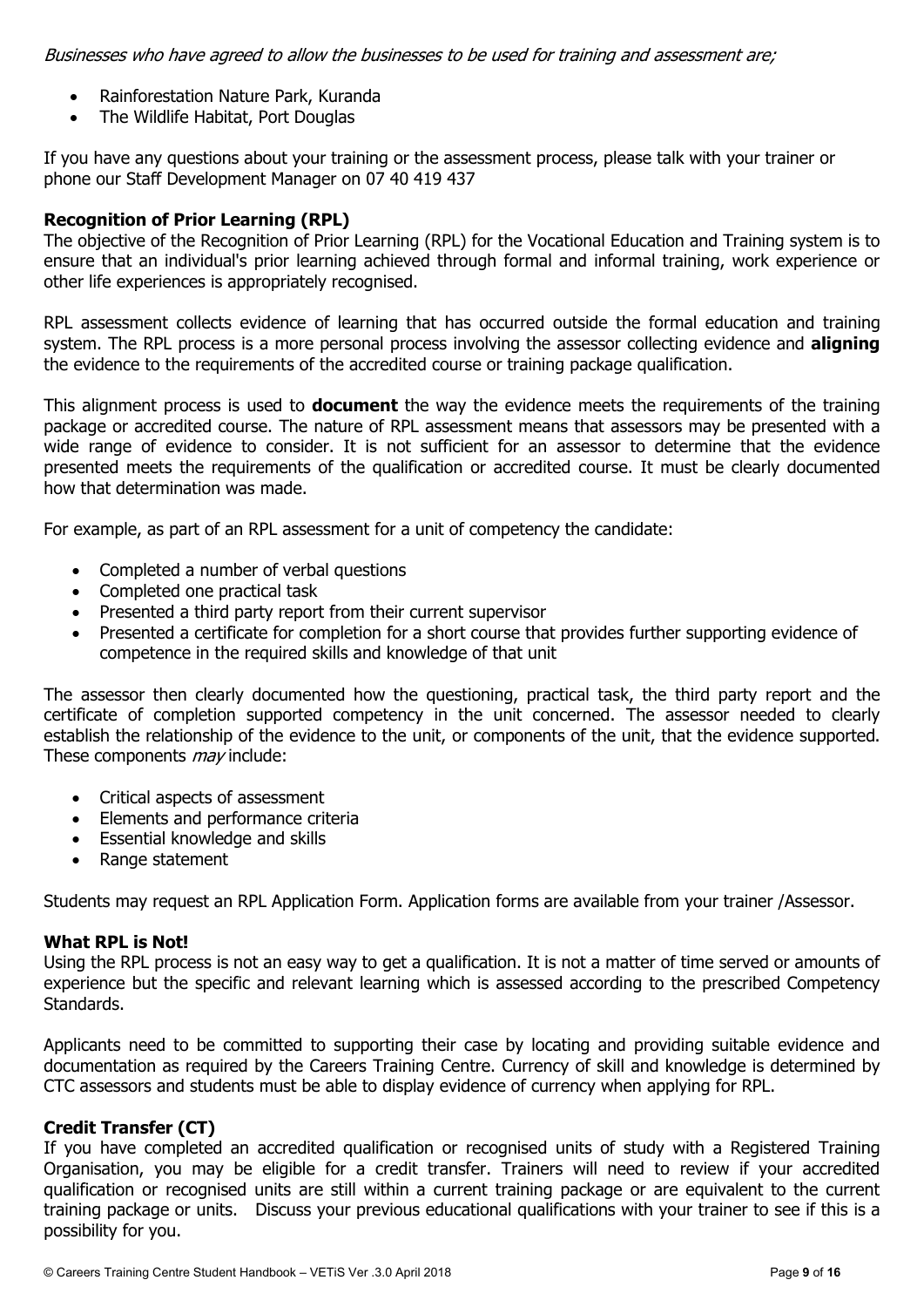Credit Transfer is supplying the documentation to support the skill and knowledge you have previously gain in transfer of supported documentation means that you don't have to complete a competency again, if you have already completed it previously.

Credit transfer is a limited credentialing decision process and not the same process as Recognition (RPL) where a range of evidence and an assessment decision is required.

A student who requests a single and up to three units current credit transfer will not receive a reduction in the enrolment cost or course fees. Students claiming more than four credit transfers may receive a discounted price at the discretion of the Staff Development Manager and must be discussed during the enrolment of the student.

When a student requests a current qualification to replace an expired equivalent qualification and where evidence mapping is undertaken by CTC and mapped to the new qualification then the student will not receive a reduction in the enrolment cost or course fees on these units.

#### **Ongoing Training**

You will meet regularly with your trainers to discuss what you wish to achieve, what skills you are currently using and how you would like to increase them. Together you will assess your training plan and with your employer review your current training and update your training record book. This plan may include Scenarios, Role plays, Guest Speakers, Industry visits, One on One tutorials, attending other industry sectors workplaces, specialist trainers and workplace assignments directed by your employer.

There are also different ways in which you can do your assessment - depending on the unit of competency you are demonstrating you can use practical performance, assignments, practical projects, written tests or role play and questioning. Career Training Centre trainers and assessors will ensure that you have acquired the supporting skills and knowledge with the resources and equipment to enable you to apply that knowledge and skill to industry standards, to new situations and workplaces.

Please note that all reports and assignments which you submit are kept in your traineeship file and are not returned unless additional work is required. Assessments are keep on record for audit purposes to prove you have gained the skills and knowledge required for your selected unit or completion of a qualification.

#### **Completion Procedure/Issuing of results**

Completing your course is a great achievement. Throughout your training, your trainer will have verified the skills attained. At the end of the required units of competency, your trainer will check that the record book is totally completed and that all evidence has been collected.

Our courses are Nationally Recognised Courses. In order to be eligible for the qualifications learners must be assessed as Competent (C) in each of the Competency Units. If students are assessed as Not Yet Competent (NYC) they will be given feedback and asked to resubmit the assignment with revisions.

When you have completed all the units in the record book, and these have been signed off by the student and the trainer / assessor, then a Completion Agreement form is completed. (available from your trainer). This Completion Agreement will be signed by both parties within 5 working days after the student and assessor have agreed to complete.

Once the student and the assessor from Careers Training Centre have signed this Completion Agreement, the training contract and training plan ends. The date on which all signatures are finalised, becomes the Actual Completion Date of Completion.

We will send you a copy of your results within 14 days of the completion date.

On completion we will ask you to complete a questionnaire and feedback form. The information collected in these forms is used to review and improve our services and standards. It provides vital information about how CTC as a training organization, performs and also provides relevant statistical information that is reported back to the National Vocational Regulator. You can opt to remain anonymous if you wish.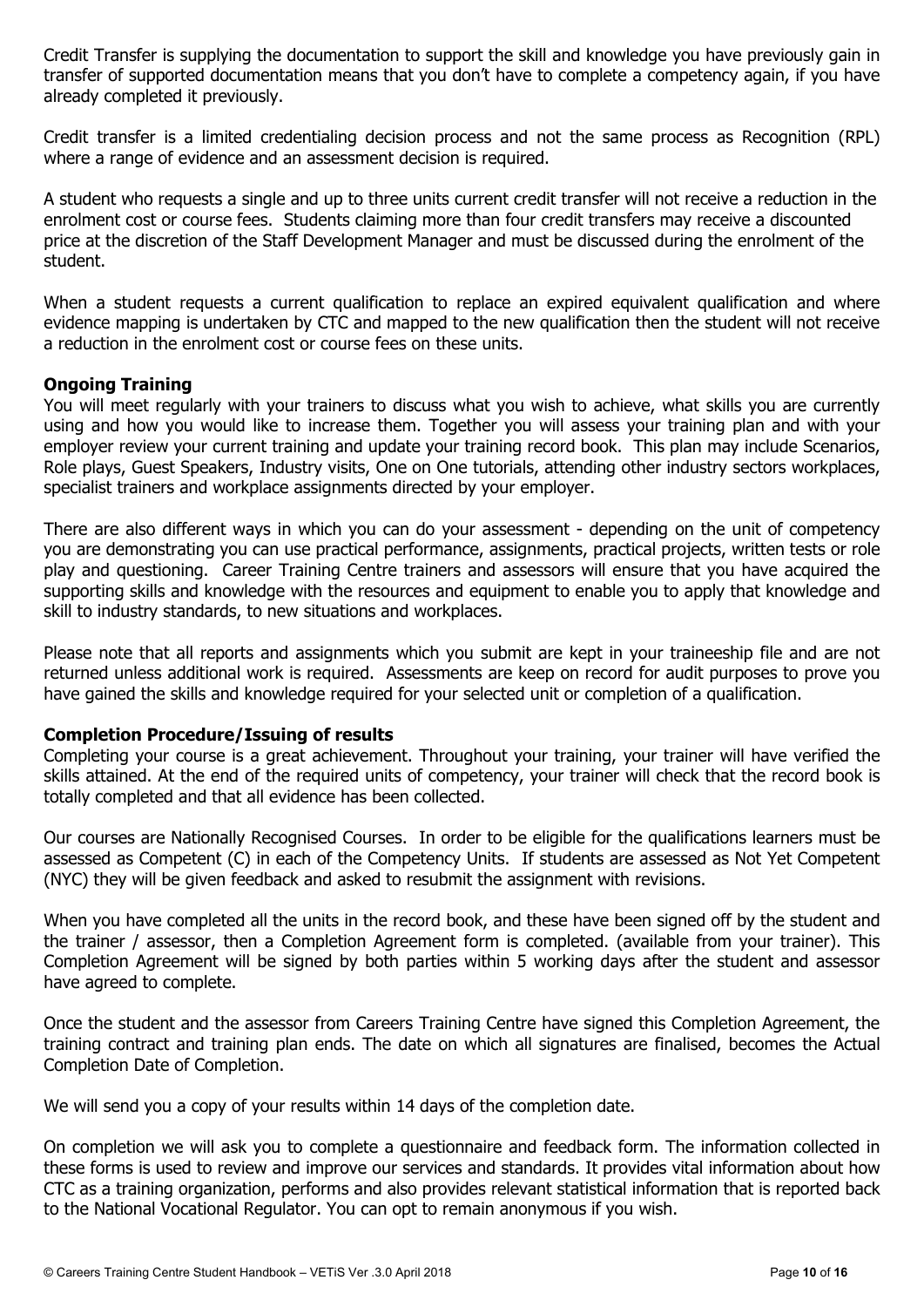# **Legal Obligations**

Careers Training Centre:

- Maintains adequate, current and appropriate insurance and registration.
- Complies with all laws relevant to operation of its business.
- Allows government departments or their agents' access to training records, delivery locations and staff for auditing purposes when required, in line with privacy and confidentiality principles.
- Will keep records of competency completion for a period of at least thirty (30) years.
- Will manage the transition from superseded Training Packages within twelve (12) months of their publication on the National Training Information Service in line with the requirements of the Standards for Registered Training Organisations (RTOs) 2015 Careers Training Centre will appropriately manage the transition from superseded accredited courses so that it delivers only currently accredited courses.

# **Ongoing Support**

Careers Training Centre wishes to see all students succeed into their chosen career that leads to a rewarding career. To assist you achieve this goal will can help you:

- Arrange a meeting with our mentor to work with you
- Assist you to update your Department of Education student file if necessary
- Assist you to plan a career strategy and industry sector information
- Create an up to date resume
- Do job search with you for your career pathway.
- Help you identify pathways to further training
- Assist with interview techniques
- Visit workplaces and participate in industry tours

Please feel free to talk to us at any time, either while you are completing training or after you have gained your qualification. If we can't assist you, we will help you find the people and organizations who can.

#### **Continuous Quality Improvement**

Careers Training Centre has a clearly documented continuous improvement strategy that involves the collection and analysis of all stakeholder feedback, data collected through scheduled feedback as well as other informal mechanisms. This feedback is used as input into the continuous improvement of staff, facilities, equipment, training and assessment materials used.

As a component of the feedback strategy, Careers Training Centre consults with industry both during course construction and implementation. Industry consultation ensures that Careers Training Centre training and assessment strategies result in graduating students that have acquired the employability skills and knowledge required for entry into or progress in their chosen field.

For further information about employability skills associated with course of study please ask for a copy of our training and assessment strategy from your trainer and/or assessor or contact administration staff on: Email: training@careerstrainingcentre.com and / or Tel: (07) 4041 9454

#### **Marketing**

Careers Training Centre will market and advertise all qualifications, courses and other services with integrity, accuracy and professionalism avoiding vague and ambiguous statements. Students will be recruited in an ethical and responsible manner and no false or misleading comparisons will be drawn with any other provider or course.

Students will receive clear, accurate and appropriate information to make an informed decision about enrolment into a course prior to enrolment. Course outlines are available on request

#### **Promotion Policy**

We are requesting your permission to use photographs and videos that include yourself for Careers Training Centre brochures and promotional purposes while you are enrolled here and seven years after ceasing training. In the event of using any videos of yourself we will ask you to complete a separate consent form. Please advise us if you are uncomfortable or unsure of the promotional policy.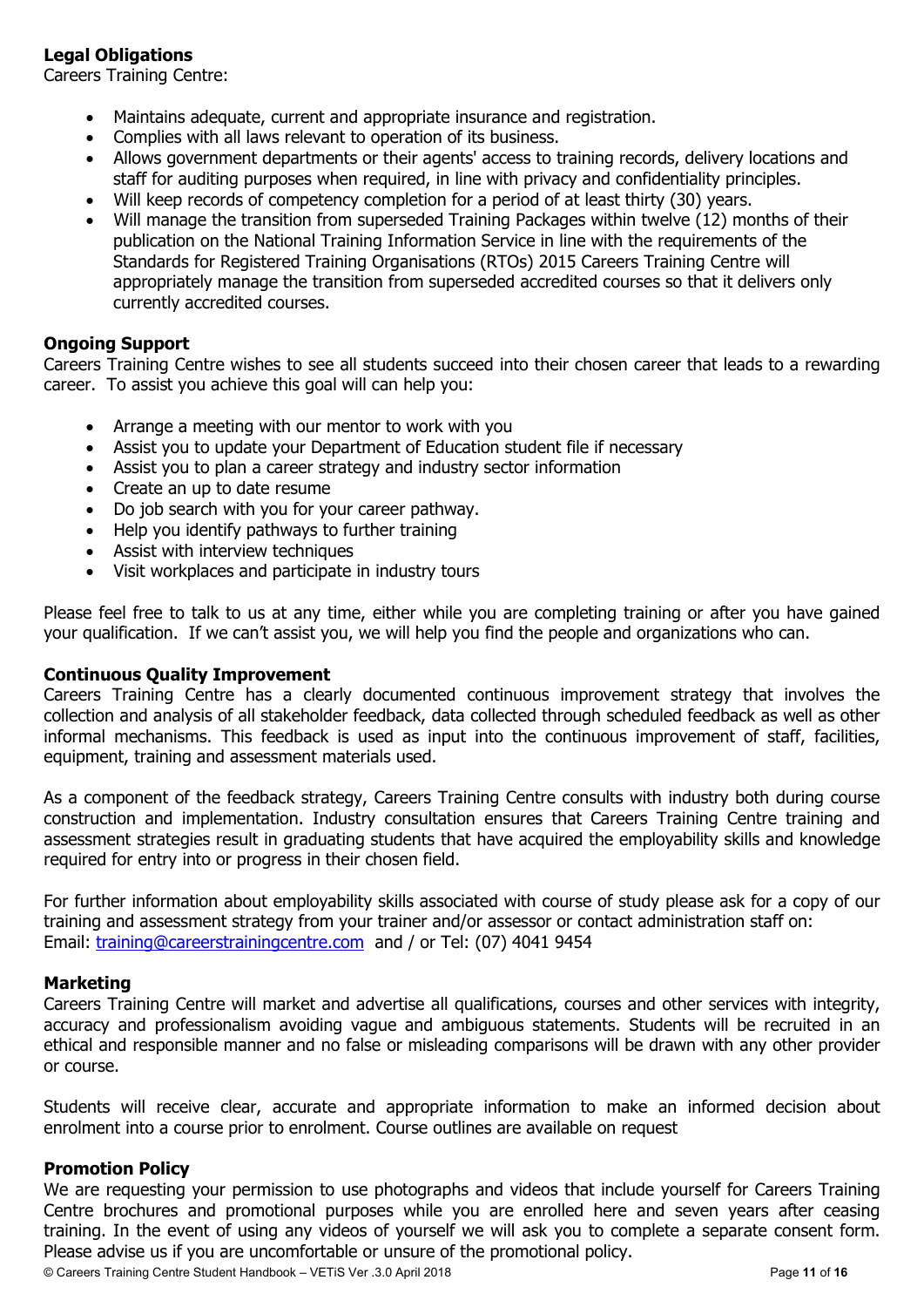# **Health and Safety Policy**

Careers Training Centre is committed to ensuring a safe and healthy environment to the best of it's ability and in compliance with Workplace Health and Safety. For the safety of all in the workplace/training environment, please report all potential hazards to your trainer.

With any accident or incident you must complete the Incident/accident form located at your training site. Your trainer/assessor can assist you in completing this form if you are unsure. Please ask for the Incident/accident form. Once complete the form must immediately go to your trainer/assessor. Please check that you have completed the form in full.

#### **Recognition of Qualifications**

Careers Training Centre recognises Australian Qualifications Framework (AQF) qualifications and statements of attainment issued by other Registered Training Organisations in Australia.

#### **Access & Equity**.

Careers Training Centre will treat all people fairly and equitably and fosters an environment free from discrimination and harassment. Careers Training Centre applies access and equity principles through all of its policies and procedures to promote full and equal participation of all people.

All staff completes an extensive induction process of their rights and responsibilities under state and federal legislative requirements that are clearly documented in our Staff Handbook. EEO legislation under the Fair Work Act is central to our values and beliefs at Career Training Centre and management practices.

All participates complete an extensive induction process of their rights and responsibilities under state and federal legislative requirements that are clearly documented in our Student Handbook and Staff Handbook. All learners have access to all courses that we conduct irrespective of gender, culture, linguistic background, race, or disability.

If you need extra assistance Careers Training Centre staff are always willing to arrange one on one tutorial sessions at a mutually convenient time and place.

Careers Training Centre utilizes the services of an Indigenous Mentor to work with any student who requires the assistance of a mentor.

#### **Student Code of Conduct Students' Rights**

All students have the right to:

- Be treated fairly and with respect by all students and staff.
- Not be harassed, victimized or discriminated against on any basis.
- Learn in a supportive environment which is free from harassment, discrimination and victimization.
- Learn in a healthy and safe environment where the risks to personal health and safety are managed and minimized.
- Have their personal details and records kept private and secure according to our Privacy and Personal Information Policy.
- Access the information Careers Training Centre holds about them.
- Access current and accurate records on request
- Have their complaints dealt with fairly, promptly, confidentially and without retribution.
- Make appeals about assessment decisions.
- Receive training, assessment and support services that meet their individual needs.
- Be given clear and accurate information about their course, training and assessment arrangements and their progress.
- Access the support they need to effectively participate in their training program.
- The equipment and resources required to achieve competency in the unit of study.
- Provide feedback to Careers Training Centre on the client services, training, assessment and support services they receive.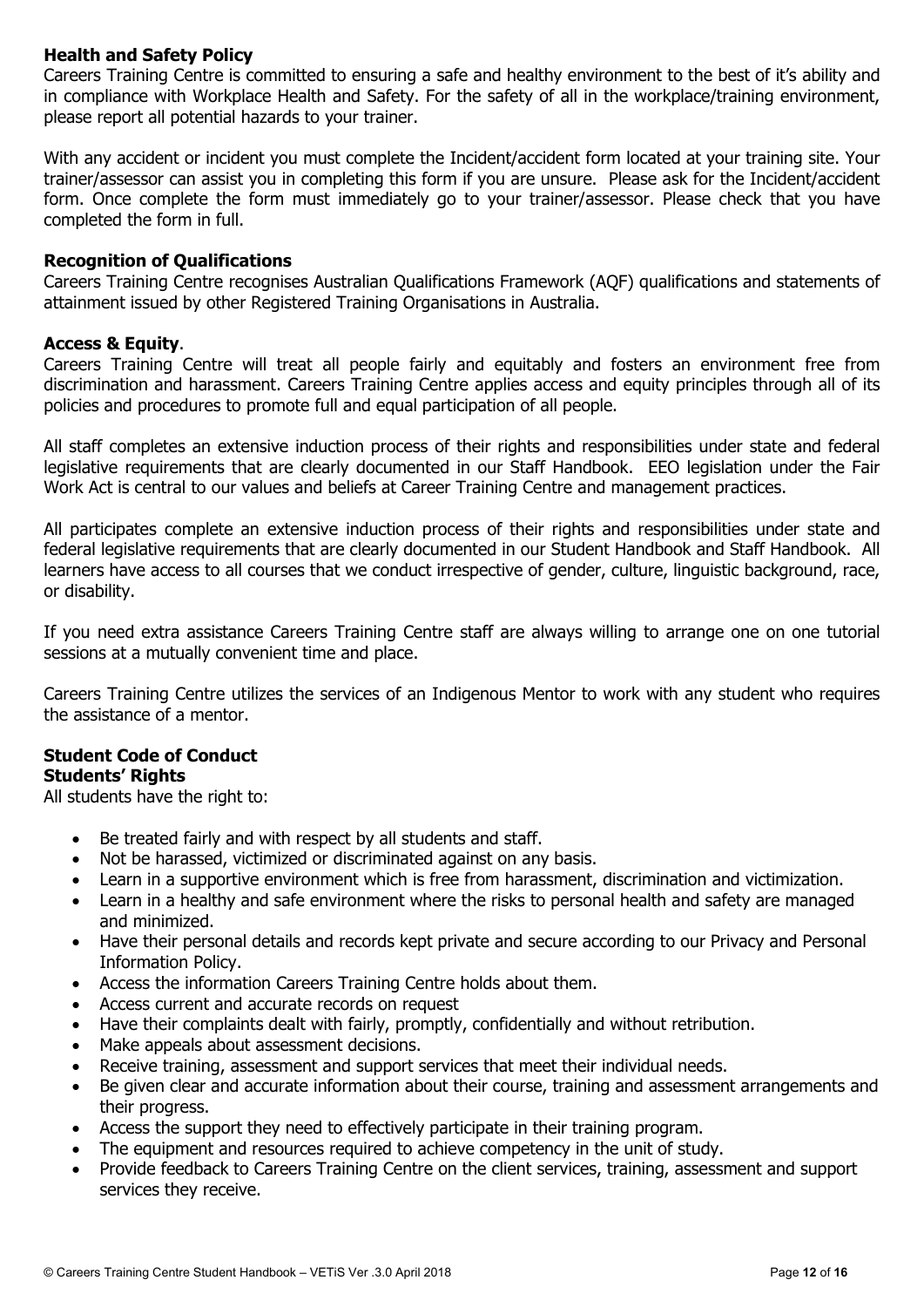# **Students' Responsibilities**

All students, throughout their training and involvement with Careers Training Centre, are expected to:

- Treat all people with fairness and respect and not do anything that could offend, embarrass or threaten others.
- Not harass, victimize, discriminate against or disrupt others.
- Treat all others and their property with respect.
- Respect the opinions and backgrounds of others.
- Follow all safety policies and procedures as directed by staff.
- Report any perceived safety risks as they become known.
- Not bring into any premises being used for training purposes, any articles or items that may threaten the safety of self or others.
- Notify Careers Training Centre if any of their personal or contact details change.
- Provide relevant and accurate information to Careers Training Centre in a timely manner.
- Approach their course with due personal commitment and integrity.
- Complete all assessment tasks, learning activities and assignments honestly and without plagiarism.
- Hand in all assessment tasks, assignments and other evidence of their work with a completed and signed cover sheet.
- Make regular contact with their Trainer/Assessor.
- Progress steadily through their course in line with their training plan.
- Prepare appropriately for all assessment tasks, visits and training sessions.
- Notify Careers Training Centre if any difficulties arise as part of their involvement in the program.
- Notify Careers Training Centre if they are unable to attend a visit or training session for any reason at least twenty-four (24) hours prior to the commencement of the activity.
- Make payments for their training within agreed timeframes.

Where a student is consistently showing a lack of progress, a meeting will be arranged with the student to discuss this issue. The outcome of this meeting may result in the cancellation of their enrolment.

Failure to attend an arranged meeting may result in the cancellation of your enrolment.

#### **Vocational Work Placements:**

The **Certificate II in Hospitality** qualifications can be applied to students who are unable to assess a workplace. The training and assessment environment where access to normal hospitality operations is not available, the delivery and assessment will be in a vocational work placement. Vocational work placement MUST be completed to gain competency within the hospitality industry. The number of shifts required in industry vocational placement is:

• 12 shifts for a Certificate II in Hospitality

Students must complete the vocational industry placement requirements of the Training package prior to the issuing of the qualification or statement of attainment.

Careers Training Centre has established agreements with local industry to host training and assessments for students so that they gain the required skill and knowledge with the required resources, in a practical manner and meet the requirements under the training and assessment Vocational Education and Training packing rules.

Businesses who have agreed to allow their businesses to be used for Hospitality training and assessments are;

- Rainforestation Nature Park, Kuranda
- The Wildlife Habitat, Port Douglas

The **Certificate I & II in Tourism and Certificate I in Hospitality** qualifications can be applied to students who are unable to assess a workplace. The training and assessment environment where access to commercial tourism and hospitality operations are not available, the delivery and assessment will be in a simulated work or industry environment.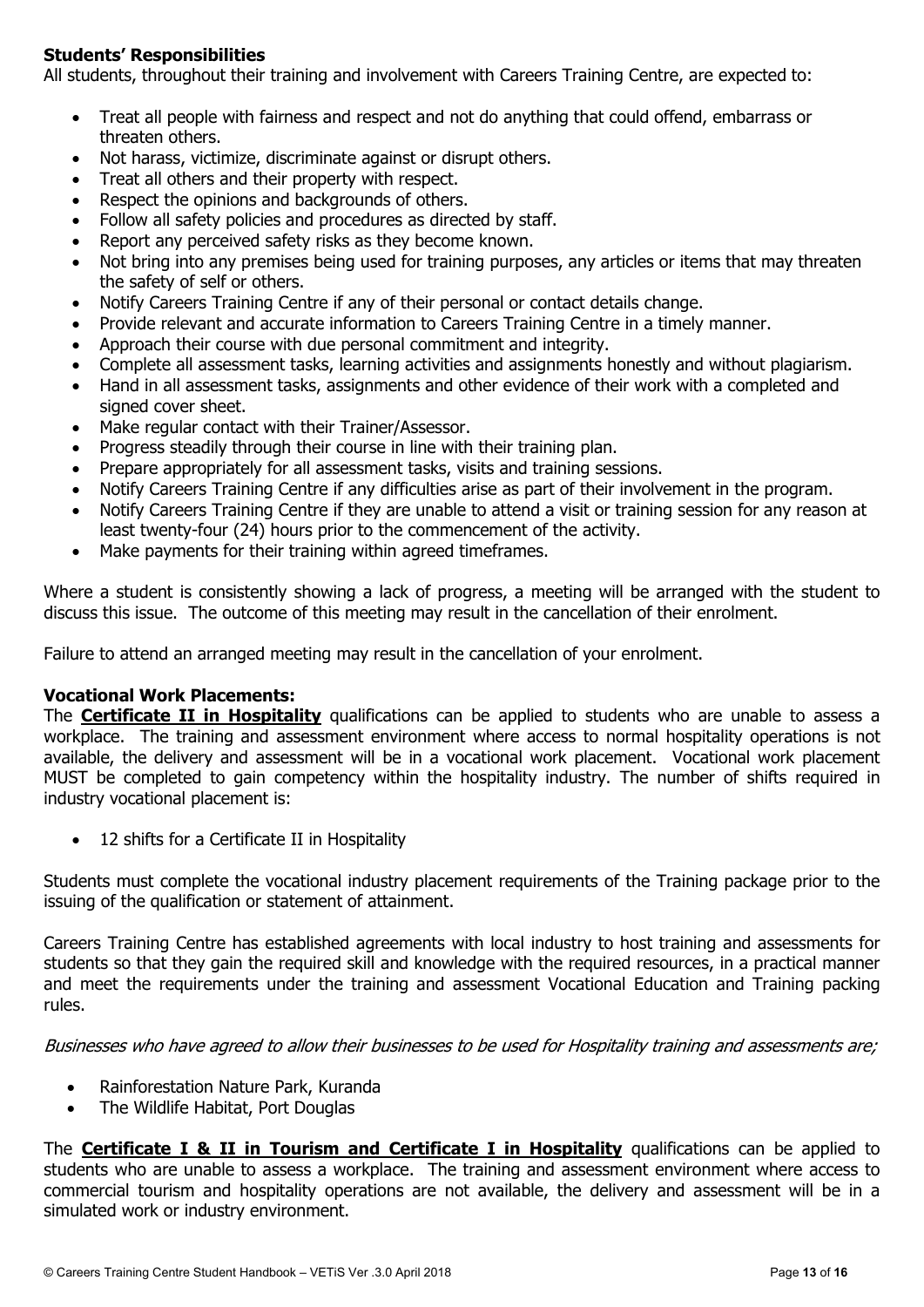Careers Training Centre has established agreements with local industry to host training and assessments for students so that they gain the required skill and knowledge with the required resources, in a practical manner and meet the requirements under the training and assessment Vocational Education and Training packing rules.

Businesses who have agreed to allow their businesses to be used for training and assessment are;

- Rainforestation Nature Park, Kuranda
- The Wildlife Habitat, Port Douglas
- Cairns ZOOM and Wildlife Dome, Cairns
- Tropic Wings Cairns Tours, Cairns
- Australian Butterfly Sanctuary, Kuranda

Careers Training Centre will ensure learners have every reasonable opportunity to complete their training program.

The vocational placement employer will support and encourage students/ employees to ACHIEVE SUCCESS by:

- Allowing student to participate in the training to be delivered by the training agreement and the Training Plan
- Encourage and support the student to participate in the required training.
- Allow the student time and opportunity to gain the skill and knowledge required for duties within the business
- Meet their State and Federal legislative requirements as a business and an employer
- Supply equipment and resources suitable for students to gain competency or to advise Careers Training Centre where this is not possible in their business.
- Supply regular and ongoing feedback to Careers Training Centre and the student for continuous improvement and assessment purposes.
- Be open and honest in all dealing with Careers Training Centre and the student
- Advise Careers Training Centre of any changes that will impact on student's completion and success

# **Student Records and Replacement Qualifications**

Students are able to access their student records at any time by contacting their trainer / assessor or by contacting training@careerstrainingcentre.com or by phone (07) 40419 454. Careers Training Centre will be able to supply details of completed accredited units, statements of attainments, copies of training plans and record books and feedback on student progress.

Students will be automatically updated every three months with a copy of their progress but are able to seek information at any time.

# **Additional Fees**

Careers Training Centre (CTC) will charge \$35 for the reissue of a Certificate or Statement of Attainment on request. Students will need to complete an application form to request for a copy of their Student Record by Email: training@careerstrainingcentre.com or downloading the forms from Website: www.careerstrainingcentre.com or contacting Tel: (07) 4041 9454 Fax: (07) 4041 9499

Current students have access to file records and statements of attainment upon request at no cost.

# **Complaint Procedure**

If participants have a compliant with any aspect of their training, they are encouraged to speak immediately with the Trainer and/or Assessor to resolve the issue.

If the participant is not satisfied that the issue has been resolved, they may wish to complete a Student Compliant Form, setting out in detail the issues of concern. The Staff Development Manager will respond to the compliant as soon as practical to discuss the complaint and seek a resolution. Contact details- Email careers@capta.com.au or 07 40 419437

© Careers Training Centre Student Handbook – VETiS Ver .3.0 April 2018 Page **14** of **16** A student has a right to approach the Trainer /Assessor concerned for an initial re-evaluation of any assessment no later than 4 weeks after results have been notified to the student.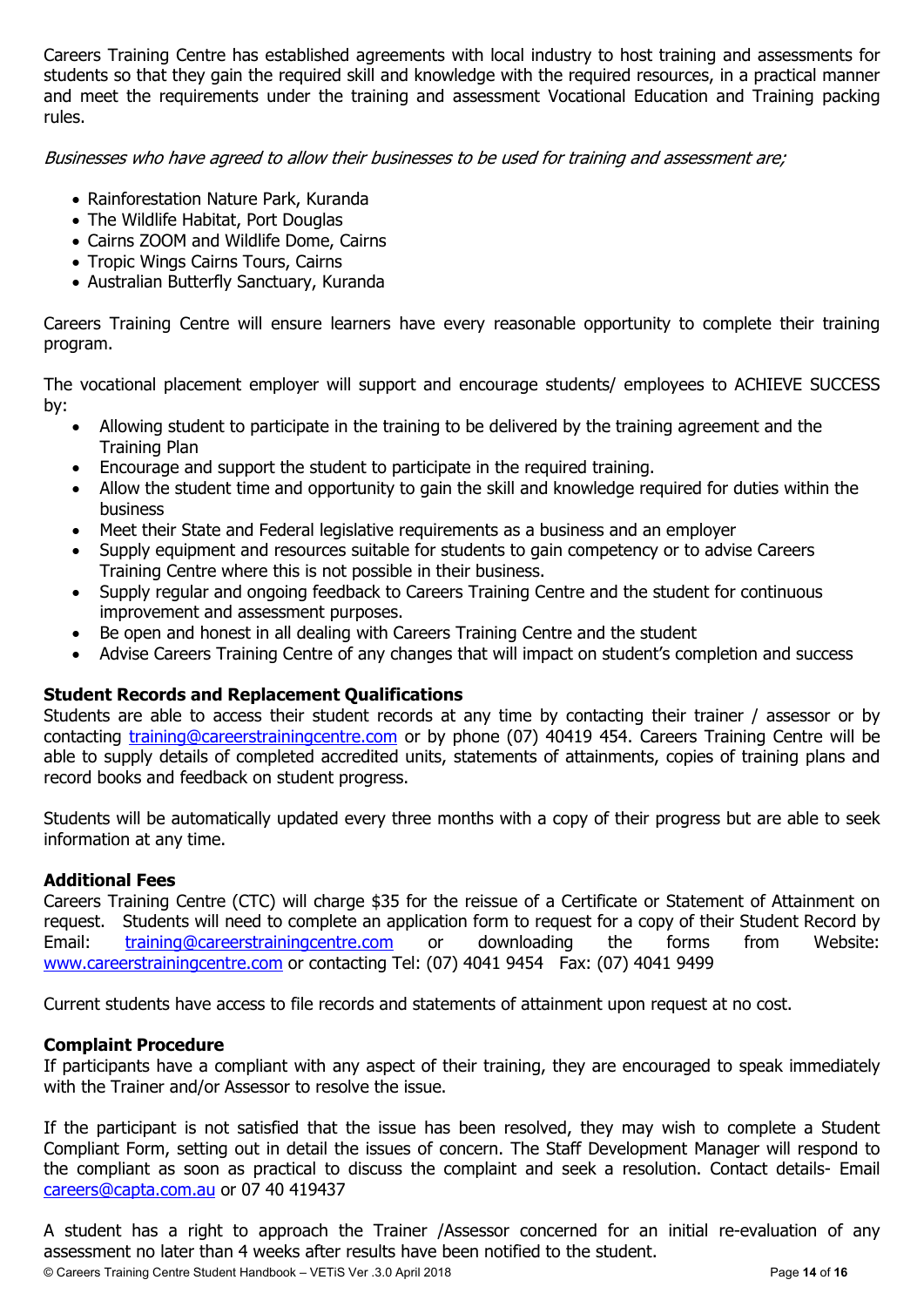### **Appeal Process:**

A student wishing to appeal against an assessment decision may appeal the decision by:

- Informal approach may be made to the trainer or assessor.
- If the student is dissatisfied with the decision of the trainer or assessor, the student may appeal to the Staff Development Manager. This appeal should be in writing by completing a Student Compliant Form.

If the student is dissatisfied with the decision of Staff Development Manager, the student shall have a further right to pursue whatever legal remedies that may be open to them.

Students have a maximum period of four weeks in which they can appeal an assessment and lodge a compliant.

The Queensland Government, Department of Education and Training may assist with students enquires. The Apprenticeships Info telephone and email service operates Monday to Friday from 8.30 am to 4.45pm. **Telephone:** 1800 210 210 **Email:** apprenticeshipsinfo@qld.gov.au

For fact sheets related to training needs from the Department of Education and Training: http://www.apprenticeshipsinfo.qld.gov.au/information-resources/faq/apprentices-trainees.html

#### **Career Prospects**

Individuals with this qualification are able to work in many hospitality or tourism industry sectors and enterprise types. This qualification is very flexible and is designed to meet a broad range of basic hospitality and tourism industry needs. It recognises the diversity of hospitality operations and the increasing industry trend for operators to provide specialised hospitality and tourism products. The types of enterprise to which this qualification may apply include retail travel agencies of any sort, tour wholesalers, tour operators of any sort (e.g. coach, camping, cruise boat, four-wheel drive or walking), attractions**,** cultural and heritage sites and any small tourism business requiring multi-skilled employees.

Visit http://discoverhospitality.com.au/career-paths/ for more information on careers within hospitality and tourism.

#### **Articulation arrangements**

Completion of a National Accredited Training courses can and articulate into higher fields of study. For instance, if you complete the Certificate III in Tourism you can then articulate into the Certificate IV in Tourism or the Diploma of Tourism in any TAFE or Private Provider organisation in Australia.

Under the Australian Qualifications Framework (AQF) Certificate II is AQF Level II.

| AQF1 Certificate I  | AQF2 Certificate II | AQF3 Certificate III |
|---------------------|---------------------|----------------------|
| AQF4 Certificate IV | AQF5 Diploma        | AQF6 Advance Diploma |

#### **Your feedback is really important to us!**

We really appreciate your feedback. Let us know what is important to you.

On completion or withdrawal from your Certificate III, Careers Training Centre has an online link for students and employers to complete their AQTF surveys. You may enter your feedback through this link. http://mastersit.com.au/vidatek/wp/index.php/learner/rto/capta

You can also contact us on Email careers@capta.com.au or on our Website and download a feedback form: www.careerstrainingcentre.com

If you are concerned about something or wish to identify things we can change or improve a feedback form or questionnaire can be completed. We will ask you several times during the time you spend completing training with us to give us formal feedback. What was good / what was not? Feedback and questionnaires are part of maintaining consistency and best practices for us, so we take them very seriously. We encourage all students to provide feedback and have feedback forms available for students and employers to complete.